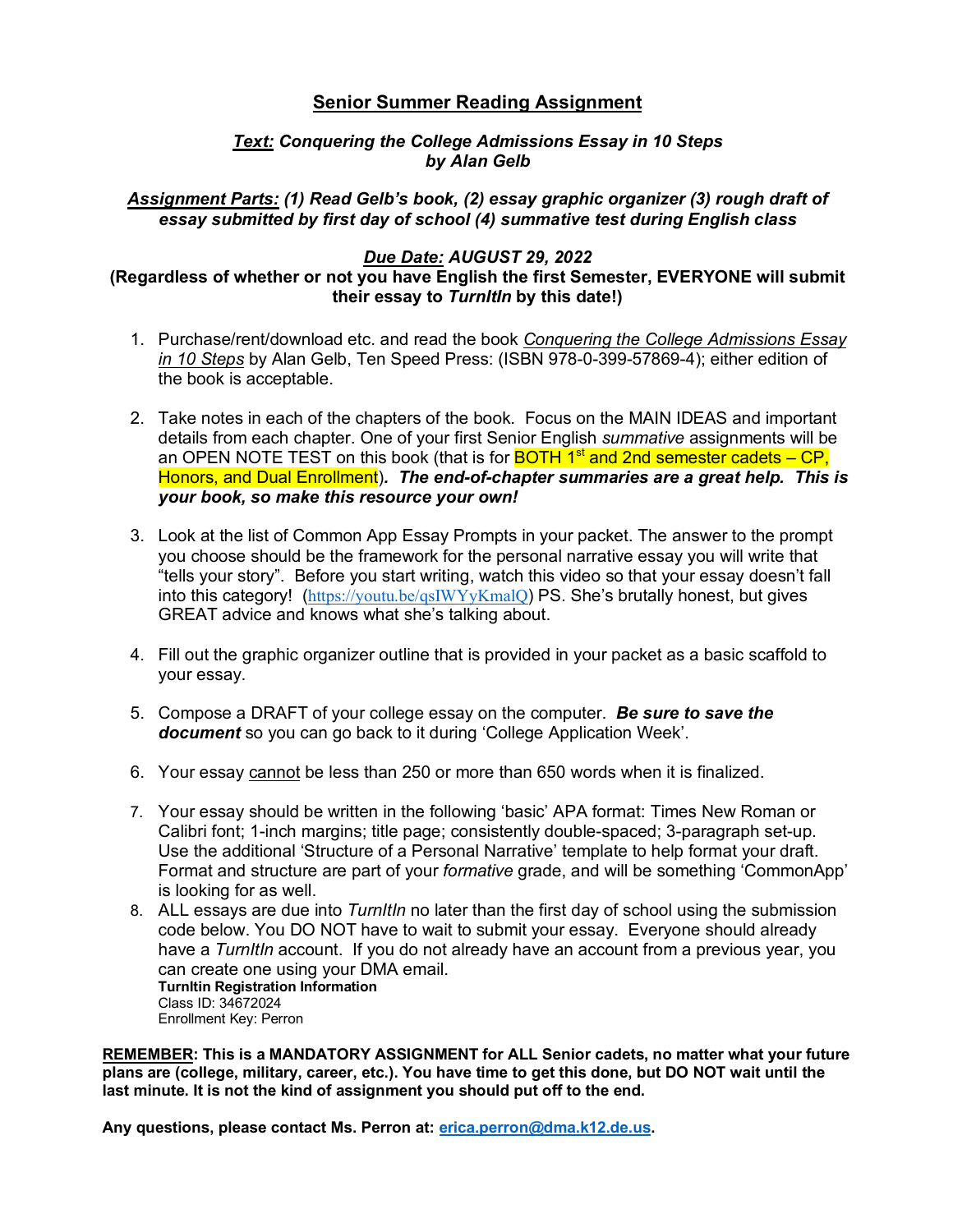# *Conquering the College Essay Summer Assignment: Scoring*



**This is a 50 pt. Formative Assignment. Based on the criterion from page 1, and the summer reading you have done from the book, your essay will be scored using the following point-percentage breakdown:**

- **1.) Efficiency and accountability- Turning your essay in on time to the identified TurnItIn link:** *15%*
- **2.) The essay is written in proper** *3-paragraph structure***, of 250-650 words; It is a narrative essay told in the 1st person; Answers one of the required prompt choices presented by the CommonApp:** *25%*
- **3.) Correctly set up in** *basic* **3-paragraph, APA format with double-spacing; 1 inch margins, and 12' Times New Roman font:** *10%*

**Total:** *50% pts***.**

**-The final grade is based on completion to these structural requirements of the instructor and the CommonApp.**

**-Students can then reach out on an individual basis to work with Ms. Perron to review and edit the essays for syntax, semantics, and readability using the TurnItIn grammatical suggestions in preparation for 'College Application Week'.**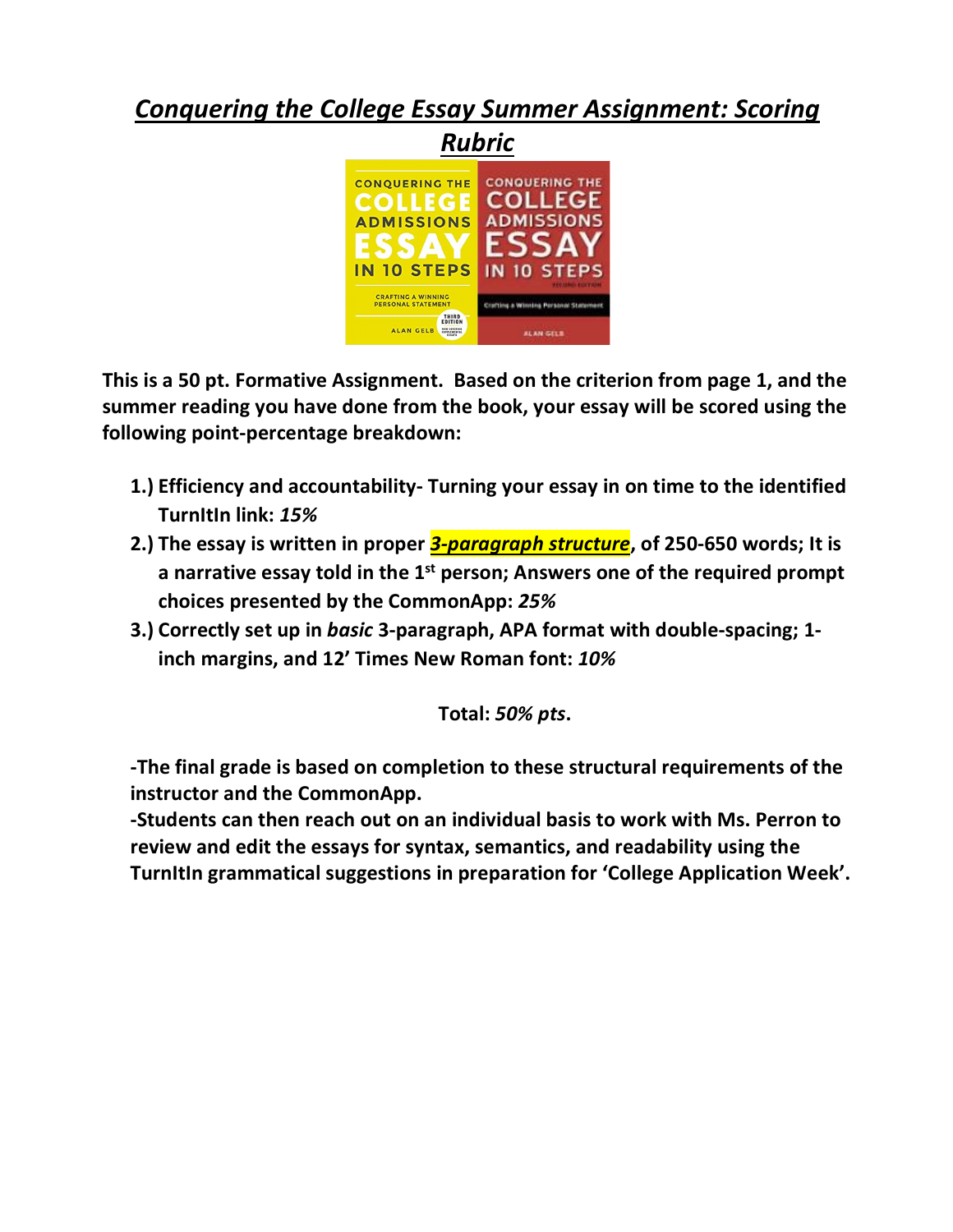# **Common Application Essay Prompts**

The Common Application has announced that they have made a slight change to the 2022-2023 essay prompts. Based on extensive counselor feedback, the existing essay prompts provide great flexibility for applicants to tell their unique stories in their own voice. For assistance with the upcoming process and frequently asked questions, you can visit the following address: https://appsupport.commonapp.org/applicantsupport/s/

# **2022-2023 Common Application Essay Prompts**

The Common App Essay Prompts are as follows:

1. Some students have a background, identity, interest, or talent that is so meaningful they believe their application would be incomplete without it. If this sounds like you, then please share your story.

2. The lessons we take from obstacles we encounter can be fundamental to later success. Recount a time when you faced a challenge, setback, or failure. How did it affect you, and what did you learn from the experience?

3. Reflect on a time when you questioned or challenged a belief or idea. What prompted your thinking? What was the outcome?

4. Reflect on something that someone has done for you that has made you happy or thankful in a surprising way. How has this gratitude affected or motivated you?

5. Discuss an accomplishment, event, or realization that sparked a period of personal growth and a new understanding of yourself or others.

6. Describe a topic, idea, or concept you find so engaging that it makes you lose all track of time. Why does it captivate you? What or who do you turn to when you want to learn more?

**TRY NOT TO USE THIS ONE...** 7. Share an essay on any topic of your choice. It can be one you've already written, one that responds to a different prompt, or one of your own design.

"The prompts as they exist today offer a broad range of approaches, accommodating students with a diverse set of experiences and ideas about the world to respond in a thoughtful and illuminating manner,"' said Ian Watson, Associate Director of College Counseling at The Rivers School (Weston, MA).